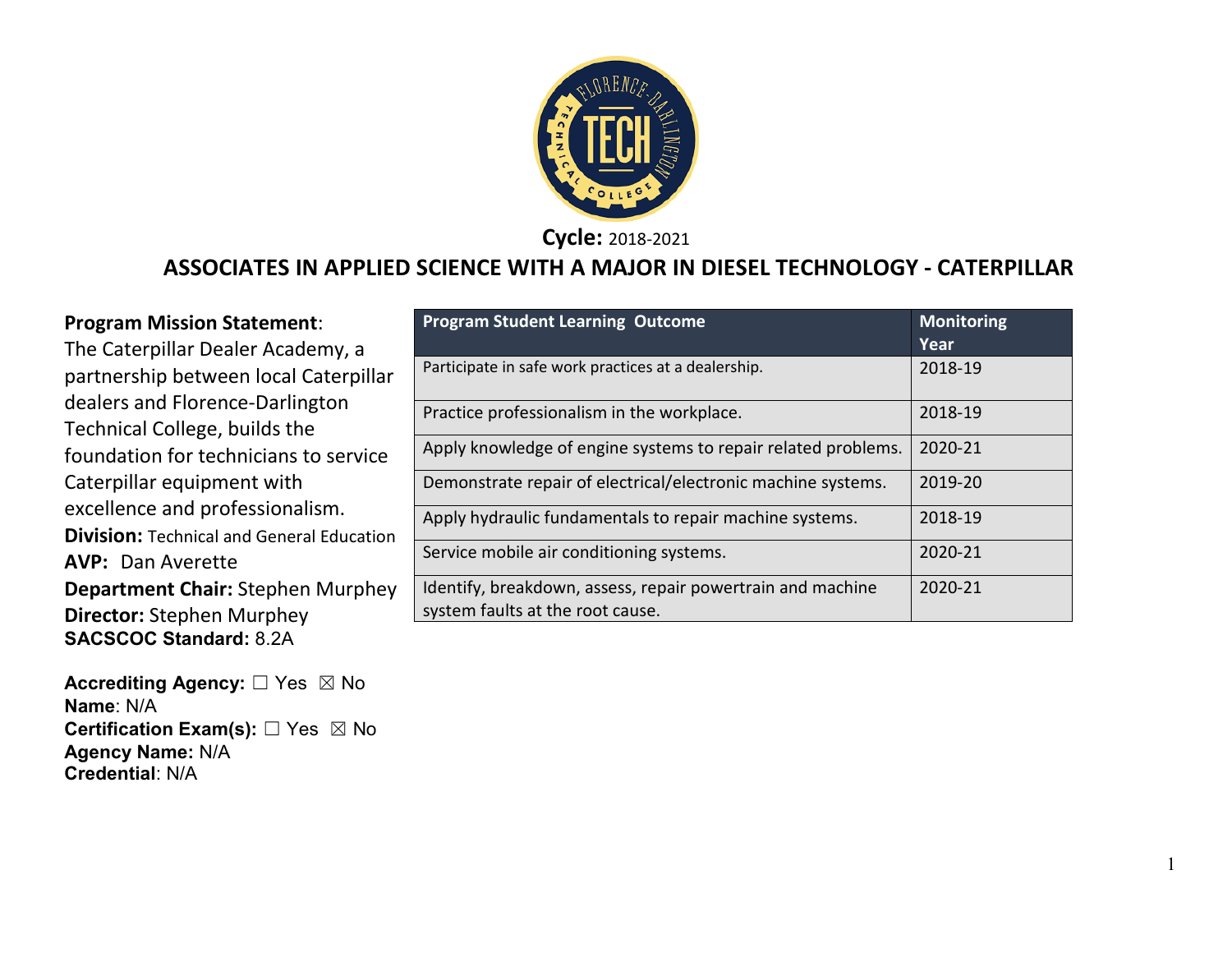|                                                                   |                                                                                      | DI ODDI I DDINNINING OO I COMDD I ON IN NODHUL                             |                                                                                |                                                                                                  |                                                                                             |               |                                                                |
|-------------------------------------------------------------------|--------------------------------------------------------------------------------------|----------------------------------------------------------------------------|--------------------------------------------------------------------------------|--------------------------------------------------------------------------------------------------|---------------------------------------------------------------------------------------------|---------------|----------------------------------------------------------------|
| A. Program                                                        | <b>B.</b> What                                                                       | C. Methods for                                                             | D. Expected                                                                    | E. Data                                                                                          | <b>F. Results</b>                                                                           |               | G. Plan For                                                    |
| <b>Student</b>                                                    | courses                                                                              | <b>Outcomes</b>                                                            | Level of                                                                       | <b>Collection</b>                                                                                |                                                                                             |               | Improvement                                                    |
| Learning                                                          | are                                                                                  | <b>Assessment</b>                                                          | Program                                                                        |                                                                                                  |                                                                                             |               |                                                                |
| <b>Outcomes</b>                                                   | <b>PSLOs</b>                                                                         |                                                                            | Performance                                                                    |                                                                                                  |                                                                                             |               |                                                                |
|                                                                   | <b>Assessed</b>                                                                      |                                                                            |                                                                                |                                                                                                  |                                                                                             |               |                                                                |
| What should the<br>graduates of your<br>program be able to<br>do? | Where do<br>vou see<br>evidence<br>that the<br>student<br>can do<br>these<br>things? | How does your<br>program evaluate<br>student/graduate<br>skills/abilities? | What is the<br>expected level of<br>student<br>performance for<br>the program? | When will you<br>collect the data<br>needed to<br>evaluate the<br>performance of<br>the program? | What are the results of the evaluation?<br>NOTE: include student ratio with all<br>results. |               | How will you use this<br>information to improve<br>the program |
| Participate in safe                                               | <b>CWE 214</b>                                                                       | <b>Final Review</b>                                                        | 70% of students                                                                | <b>Fall 2018</b>                                                                                 | <b>Benchmark</b>                                                                            | 70%>70%       | The expected level of                                          |
| work practices at                                                 |                                                                                      |                                                                            | will pass the                                                                  |                                                                                                  | <b>Actual Percentage</b>                                                                    | 100           | learning was met at a very                                     |
| a dealership.                                                     |                                                                                      |                                                                            | assessment at a<br>70% or higher.                                              |                                                                                                  | Achieved?                                                                                   | <b>Exceed</b> | high level. Will continue<br>monitoring this objective         |
|                                                                   |                                                                                      |                                                                            |                                                                                |                                                                                                  | Number of attempts                                                                          | 23            | and keep in contact with                                       |
|                                                                   |                                                                                      |                                                                            |                                                                                |                                                                                                  | <b>Number Passing</b>                                                                       | 23            | mentors and supervisors at                                     |
|                                                                   |                                                                                      |                                                                            |                                                                                |                                                                                                  | High                                                                                        | 100           | internship locations.<br>Faculty will meet to discuss          |
|                                                                   |                                                                                      |                                                                            |                                                                                |                                                                                                  | Low                                                                                         | 89            | raising the benchmarks.                                        |
|                                                                   |                                                                                      |                                                                            |                                                                                |                                                                                                  | Average                                                                                     | 95.61         |                                                                |
|                                                                   |                                                                                      |                                                                            |                                                                                |                                                                                                  |                                                                                             |               |                                                                |

# **STUDENT LEARNING OUTCOMES FOR AAS.DHM – 2018-2019**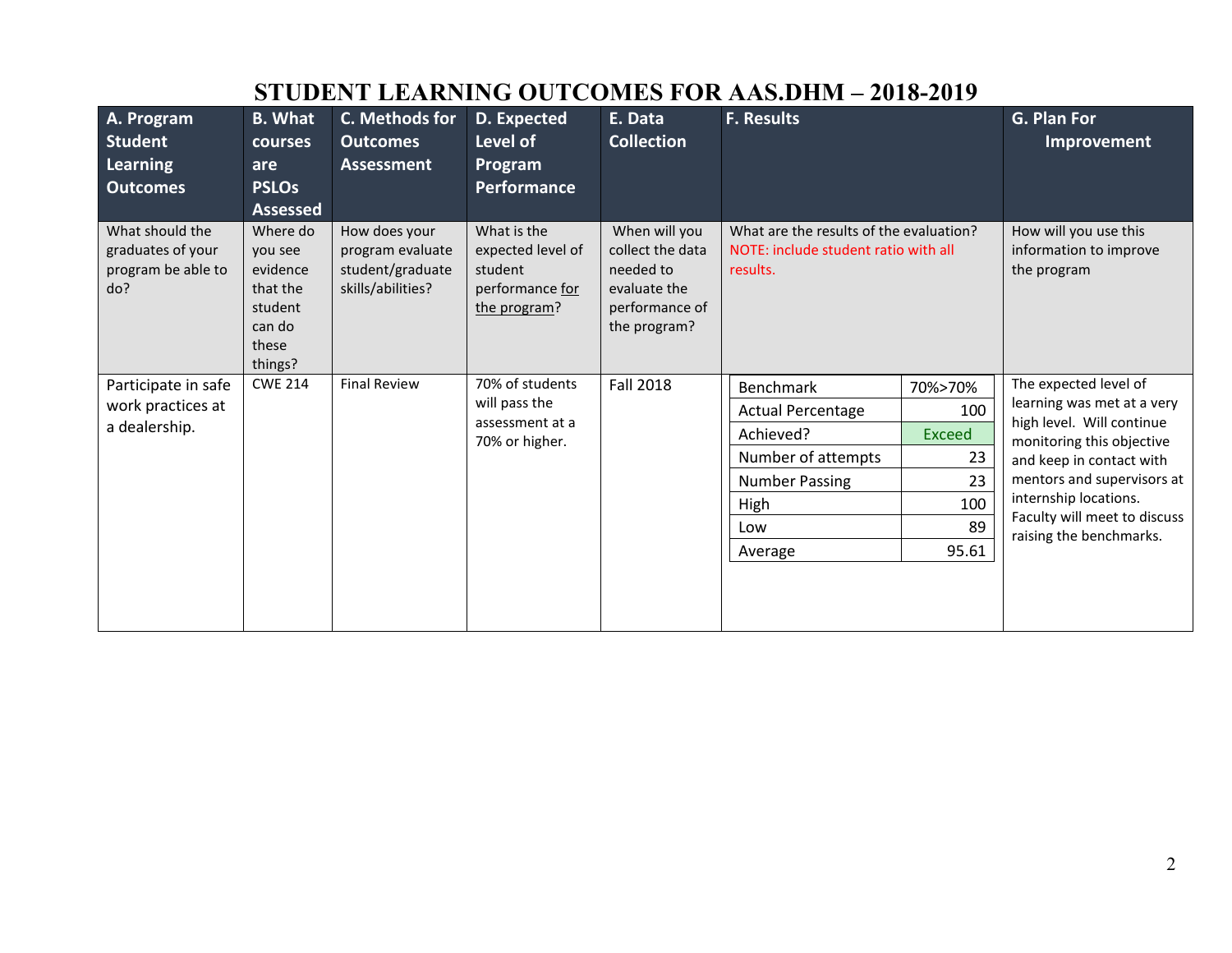| A. Program<br><b>Student</b><br><b>Learning</b><br><b>Outcomes</b> | <b>B.</b> What<br>courses<br>are<br><b>PSLOs</b><br><b>Assessed</b>                  | C. Methods for<br><b>Outcomes</b><br><b>Assessment</b>                     | D. Expected<br>Level of<br>Program<br><b>Performance</b>                       | E. Data<br><b>Collection</b>                                                                     | <b>F. Results</b>                                                                           |                                                         | G. Plan For<br>Improvement                                                          |
|--------------------------------------------------------------------|--------------------------------------------------------------------------------------|----------------------------------------------------------------------------|--------------------------------------------------------------------------------|--------------------------------------------------------------------------------------------------|---------------------------------------------------------------------------------------------|---------------------------------------------------------|-------------------------------------------------------------------------------------|
| What should the<br>graduates of your<br>program be able to<br>do?  | Where do<br>you see<br>evidence<br>that the<br>student<br>can do<br>these<br>things? | How does your<br>program evaluate<br>student/graduate<br>skills/abilities? | What is the<br>expected level of<br>student<br>performance for<br>the program? | When will you<br>collect the data<br>needed to<br>evaluate the<br>performance of<br>the program? | What are the results of the evaluation?<br>NOTE: include student ratio with all<br>results. |                                                         | How will you use this<br>information to improve<br>the program                      |
| Practice                                                           | <b>CWE 224</b>                                                                       | <b>Final Review</b>                                                        | 70% of students                                                                | Spring 2019                                                                                      | <b>Benchmark</b>                                                                            | 70%>70%                                                 | The expected level of                                                               |
| professionalism                                                    |                                                                                      | will pass the<br>assessment at a<br>70% or higher.                         |                                                                                | <b>Actual Percentage</b>                                                                         | 100                                                                                         | learning was met at a very<br>high level. Will continue |                                                                                     |
| in the                                                             |                                                                                      |                                                                            |                                                                                | Achieved?                                                                                        | <b>Exceed</b>                                                                               | monitoring this objective                               |                                                                                     |
| workplace.                                                         |                                                                                      |                                                                            |                                                                                |                                                                                                  | Number of attempts                                                                          | 23                                                      | and keep in contact with                                                            |
|                                                                    |                                                                                      |                                                                            |                                                                                |                                                                                                  |                                                                                             |                                                         | mentors and supervisors at                                                          |
|                                                                    |                                                                                      |                                                                            |                                                                                |                                                                                                  | <b>Number Passing</b>                                                                       | 23                                                      | internship locations.<br>Faculty will meet to discuss                               |
|                                                                    |                                                                                      |                                                                            |                                                                                |                                                                                                  | High                                                                                        | 100                                                     | raising the benchmarks.                                                             |
|                                                                    |                                                                                      |                                                                            |                                                                                |                                                                                                  | Low                                                                                         | 95                                                      |                                                                                     |
|                                                                    |                                                                                      |                                                                            |                                                                                |                                                                                                  | Average                                                                                     | 96.09                                                   |                                                                                     |
|                                                                    |                                                                                      |                                                                            |                                                                                |                                                                                                  |                                                                                             |                                                         |                                                                                     |
| Apply hydraulic                                                    | DHM 265-<br>Hydraulic                                                                | Final Exam                                                                 | 70% of students                                                                | Spring 2019                                                                                      | Benchmark                                                                                   | 70%>70%                                                 | The expected level of<br>learning was met. This                                     |
| fundamentals to                                                    | Systems                                                                              |                                                                            | will pass the                                                                  |                                                                                                  | <b>Actual Percentage</b>                                                                    | 75                                                      | data includes one student                                                           |
| repair machine                                                     |                                                                                      |                                                                            | assessment at a<br>70% or higher.                                              |                                                                                                  | Achieved?                                                                                   | <b>Exceed</b>                                           | that dropped the class and                                                          |
| systems.                                                           |                                                                                      |                                                                            |                                                                                |                                                                                                  | Number of attempts                                                                          | 12                                                      | never attempted the                                                                 |
|                                                                    |                                                                                      |                                                                            |                                                                                |                                                                                                  | <b>Number Passing</b>                                                                       | 9                                                       | assessment. Actual results<br>would be higher if this<br>situation was factored out |
|                                                                    |                                                                                      |                                                                            |                                                                                |                                                                                                  | High                                                                                        | 90.32                                                   | of the data. Will review the                                                        |
|                                                                    |                                                                                      |                                                                            |                                                                                |                                                                                                  | Low                                                                                         | $\mathbf{0}$                                            | assessment for common                                                               |
|                                                                    |                                                                                      |                                                                            |                                                                                |                                                                                                  | Average                                                                                     | 71.78                                                   | areas that may be                                                                   |
|                                                                    |                                                                                      |                                                                            |                                                                                |                                                                                                  |                                                                                             |                                                         | improved.                                                                           |
|                                                                    |                                                                                      |                                                                            |                                                                                |                                                                                                  |                                                                                             |                                                         |                                                                                     |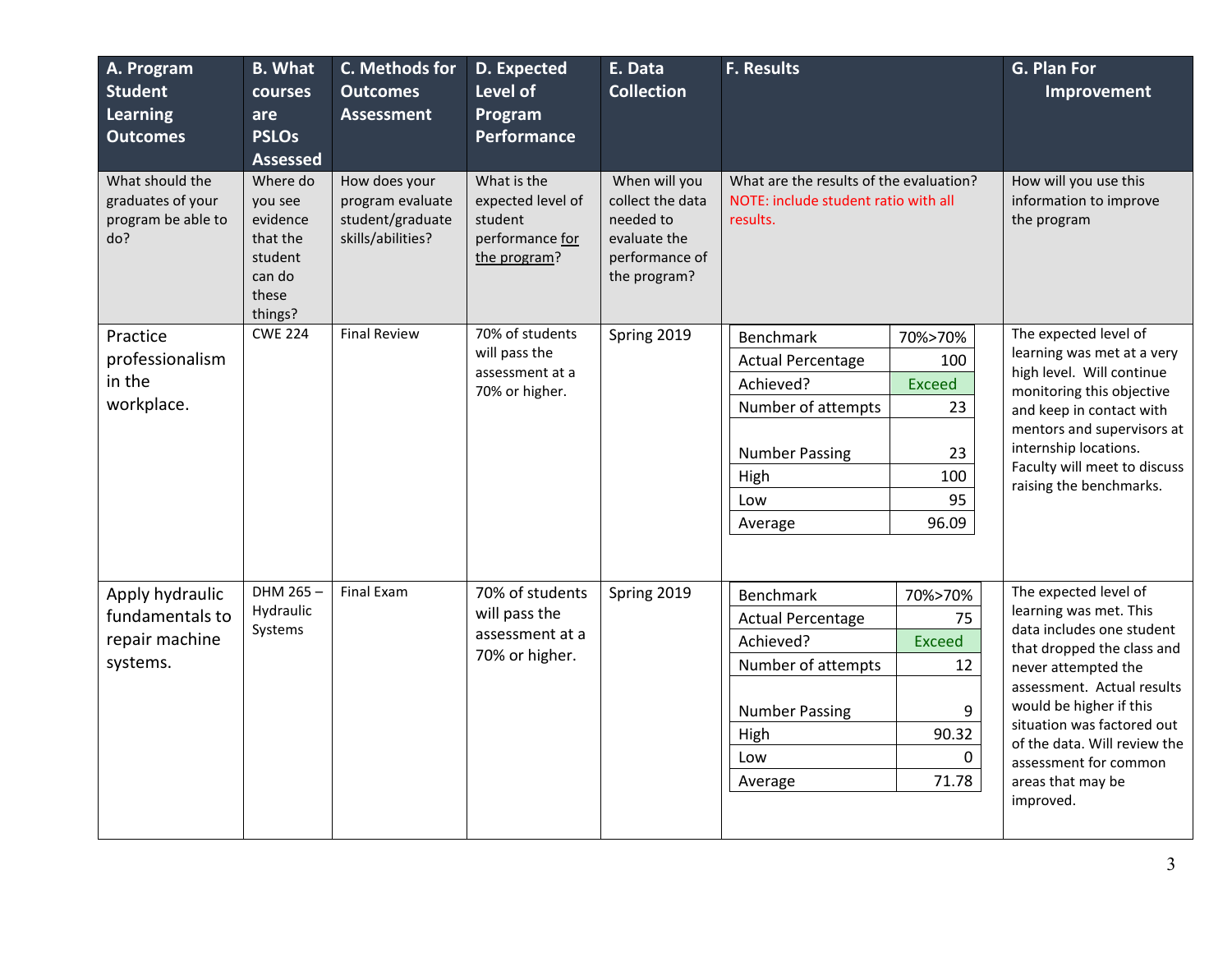| STUDENT LEARNING OUTCOMES FOR AAS.DHM – 2019-2020                     |                                                                                      |                                                                            |                                                                                |                                                                                                  |                                                                                                                                       |                                                                     |                                                                                                                                                                                                                                                                                               |  |  |
|-----------------------------------------------------------------------|--------------------------------------------------------------------------------------|----------------------------------------------------------------------------|--------------------------------------------------------------------------------|--------------------------------------------------------------------------------------------------|---------------------------------------------------------------------------------------------------------------------------------------|---------------------------------------------------------------------|-----------------------------------------------------------------------------------------------------------------------------------------------------------------------------------------------------------------------------------------------------------------------------------------------|--|--|
| A. Program<br><b>Student Learning</b><br><b>Outcomes</b>              | <b>B.</b> What<br>courses<br>are<br><b>PSLOs</b><br><b>Assessed</b>                  | C. Methods for<br><b>Outcomes</b><br><b>Assessment</b>                     | D. Expected<br>Level of<br>Program<br><b>Performance</b>                       | E. Data<br>Collection                                                                            | <b>F. Results</b>                                                                                                                     |                                                                     | G. Plan For<br>Improvement                                                                                                                                                                                                                                                                    |  |  |
| What should the<br>graduates of your<br>program be able to<br>do?     | Where do<br>you see<br>evidence<br>that the<br>student<br>can do<br>these<br>things? | How does your<br>program evaluate<br>student/graduate<br>skills/abilities? | What is the<br>expected level of<br>student<br>performance for<br>the program? | When will you<br>collect the data<br>needed to<br>evaluate the<br>performance of<br>the program? | What are the results of the<br>evaluation?<br>NOTE: include student ratio with all<br>results.                                        |                                                                     | How will you use this<br>information to improve the<br>program                                                                                                                                                                                                                                |  |  |
| Demonstrate repair<br>of<br>electrical/electronic<br>machine systems. | DHM 273-<br>Electrical<br>Systems II                                                 | Final Exam                                                                 | 70% of students<br>will pass the<br>assessment at a<br>70% or higher.          | Fall 2019                                                                                        | <b>Benchmark</b><br><b>Actual Percentage</b><br>Achieved?<br>Number of<br>attempts<br><b>Number Passing</b><br>High<br>Low<br>Average | 70%>70%<br>95<br><b>Exceed</b><br>20<br>19<br>100<br>69.02<br>88.75 | The expected level of<br>learning was met.<br>A new machine to the<br>school was purchased with<br>the help of one of our<br>dealer sponsors. The 322CL<br>excavator will give us<br>another machine trainer to<br>use in the shop for Electrical<br>as well as Engines and<br>Undercarriage. |  |  |

## **STUDENT LEARNING OUTCOMES FOR AAS.DHM – 2019-2020**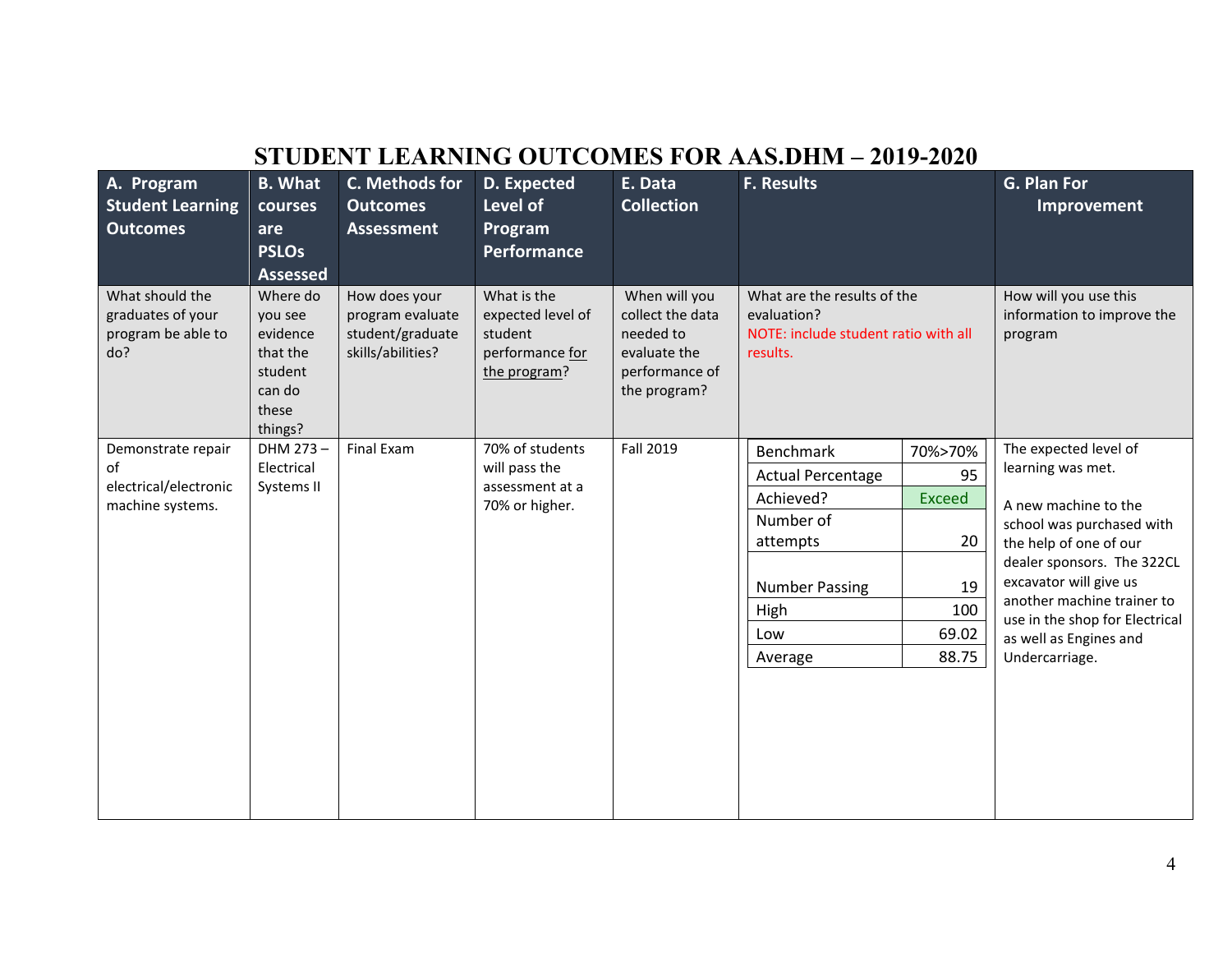|                                                                      | STUDENT LEARNING OUTCOMES FOR AAS.DHM – 2020-2021                        |                                                                            |                                                                                |                                                                                                        |                                                                                          |               |  |                                                                    |  |  |
|----------------------------------------------------------------------|--------------------------------------------------------------------------|----------------------------------------------------------------------------|--------------------------------------------------------------------------------|--------------------------------------------------------------------------------------------------------|------------------------------------------------------------------------------------------|---------------|--|--------------------------------------------------------------------|--|--|
| A. Program                                                           | <b>B. What courses</b>                                                   | C. Methods                                                                 | D. Expected                                                                    | E. Data                                                                                                | <b>F. Results</b>                                                                        |               |  | G. Plan For                                                        |  |  |
| Student                                                              | are PSLOs                                                                | for Outcomes                                                               | Level of                                                                       | <b>Collection</b>                                                                                      |                                                                                          |               |  | Improvement                                                        |  |  |
| Learning                                                             | <b>Assessed</b>                                                          | <b>Assessment</b>                                                          | Program                                                                        |                                                                                                        |                                                                                          |               |  |                                                                    |  |  |
| <b>Outcomes</b>                                                      |                                                                          |                                                                            | Performance                                                                    |                                                                                                        |                                                                                          |               |  |                                                                    |  |  |
| What should<br>the graduates<br>of your<br>program be<br>able to do? | Where do you see<br>evidence that the<br>student can do these<br>things? | How does your<br>program evaluate<br>student/graduate<br>skills/abilities? | What is the<br>expected level<br>of student<br>performance for<br>the program? | When will<br>you collect<br>the data<br>needed to<br>evaluate the<br>performance<br>of the<br>program? | What are the results of the evaluation?<br>NOTE: include student ratio with all results. |               |  | How will you use this<br>information to improve<br>the program     |  |  |
| Apply                                                                | DHM-268 - Engine                                                         | <b>Final Exam</b>                                                          | 70% of students                                                                | Spring 2021                                                                                            | <b>Benchmark</b>                                                                         | 70%>70%       |  | The expected level of                                              |  |  |
| knowledge of                                                         | Performance                                                              |                                                                            | will pass the                                                                  |                                                                                                        | <b>Actual Percentage</b>                                                                 | 87.5          |  | learning was met.                                                  |  |  |
| engine<br>systems to                                                 |                                                                          |                                                                            | assessment at a<br>70% or higher.                                              |                                                                                                        | Achieved?                                                                                | <b>Exceed</b> |  | The 322CL mentioned                                                |  |  |
| repair related                                                       |                                                                          |                                                                            |                                                                                |                                                                                                        | Number of                                                                                |               |  | above will also improve                                            |  |  |
| problems.                                                            |                                                                          |                                                                            |                                                                                |                                                                                                        | attempts                                                                                 | 16            |  | the engine                                                         |  |  |
|                                                                      |                                                                          |                                                                            |                                                                                |                                                                                                        | <b>Number Passing</b><br>High                                                            | 14<br>95.45   |  | performance class as it<br>is equipped with a<br>3126 HEUI engine. |  |  |
|                                                                      |                                                                          |                                                                            |                                                                                |                                                                                                        |                                                                                          |               |  |                                                                    |  |  |
|                                                                      |                                                                          |                                                                            |                                                                                |                                                                                                        | Low                                                                                      | 65.91         |  |                                                                    |  |  |
|                                                                      |                                                                          |                                                                            |                                                                                |                                                                                                        | Average                                                                                  | 80.54         |  |                                                                    |  |  |
|                                                                      |                                                                          |                                                                            |                                                                                |                                                                                                        |                                                                                          |               |  |                                                                    |  |  |

# **STUDENT LEARNING OUTCOMES FOR AAS.DHM – 2020-2021**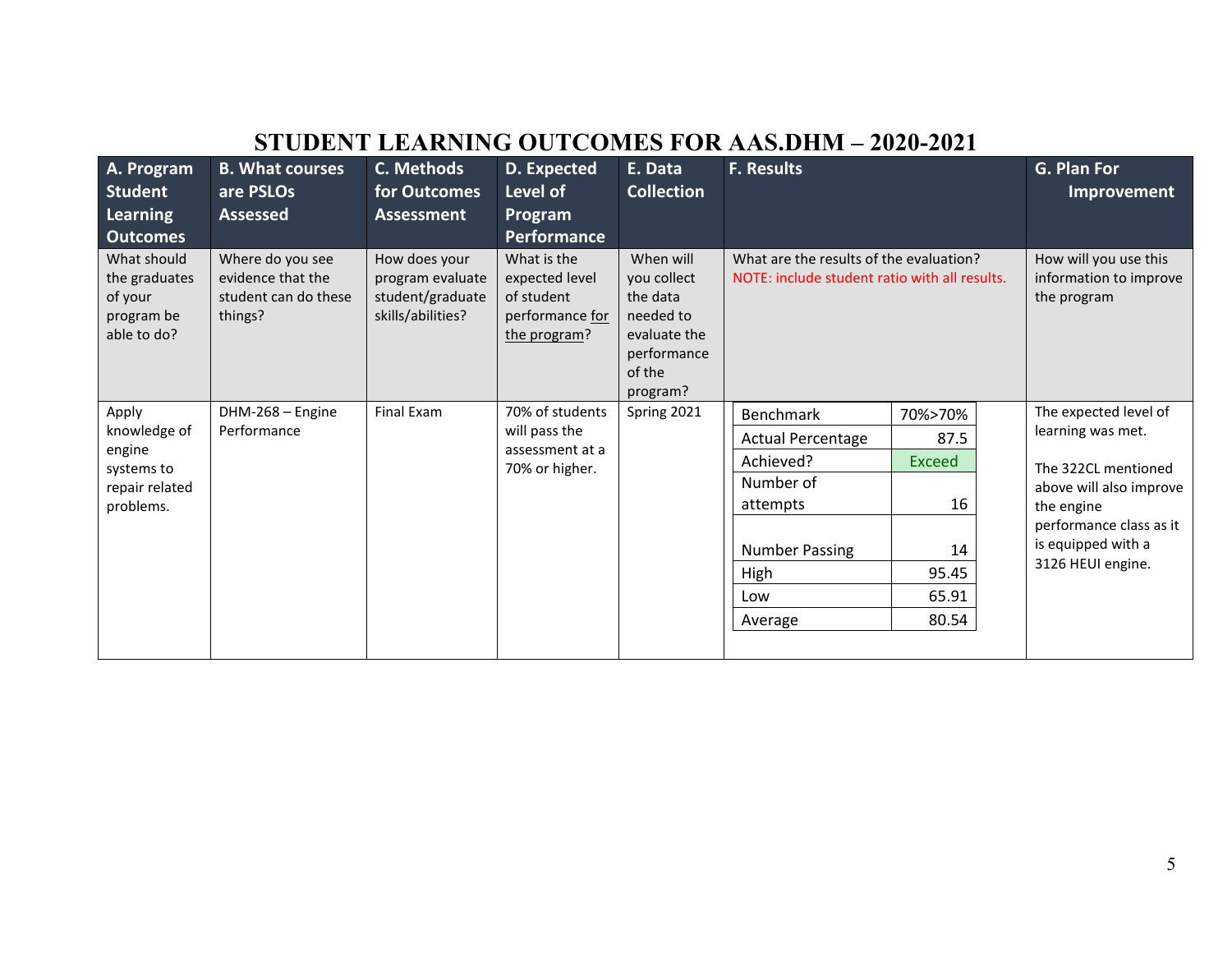| A. Program<br><b>Student</b><br><b>Learning</b><br><b>Outcomes</b>   | <b>B. What courses</b><br>are PSLOs<br><b>Assessed</b>                   | C. Methods<br>for Outcomes<br><b>Assessment</b>                            | D. Expected<br>Level of<br>Program<br>Performance                              | E. Data<br><b>Collection</b>                                                                           | <b>F. Results</b>                                                                        |               | G. Plan For<br>Improvement |                                                                                                                            |
|----------------------------------------------------------------------|--------------------------------------------------------------------------|----------------------------------------------------------------------------|--------------------------------------------------------------------------------|--------------------------------------------------------------------------------------------------------|------------------------------------------------------------------------------------------|---------------|----------------------------|----------------------------------------------------------------------------------------------------------------------------|
| What should<br>the graduates<br>of your<br>program be<br>able to do? | Where do you see<br>evidence that the<br>student can do these<br>things? | How does your<br>program evaluate<br>student/graduate<br>skills/abilities? | What is the<br>expected level<br>of student<br>performance for<br>the program? | When will<br>you collect<br>the data<br>needed to<br>evaluate the<br>performance<br>of the<br>program? | What are the results of the evaluation?<br>NOTE: include student ratio with all results. |               |                            | How will you use this<br>information to improve<br>the program                                                             |
| Service                                                              | DHM 231 - Air                                                            | <b>Final Exam</b>                                                          | 70% of                                                                         | Summer                                                                                                 | Benchmark                                                                                | 70%>70%       |                            | The expected level of                                                                                                      |
| mobile air                                                           | Conditioning                                                             |                                                                            | students will                                                                  | 2021                                                                                                   | <b>Actual Percentage</b>                                                                 | 100.00        |                            | learning was met.<br>A new TXV A/C trainer                                                                                 |
| conditioning<br>systems.                                             |                                                                          |                                                                            | pass the<br>assessment at                                                      |                                                                                                        | Achieved?                                                                                | <b>Exceed</b> |                            | was purchased for this                                                                                                     |
|                                                                      |                                                                          |                                                                            | a 70% or<br>higher.                                                            |                                                                                                        | Number of attempts                                                                       |               | 15.00                      | program to help<br>improve overall<br>retention of A/C<br>system operation by<br>our students. This<br>trainer has yielded |
|                                                                      |                                                                          |                                                                            |                                                                                |                                                                                                        | <b>Number Passing</b>                                                                    |               | 15.00                      |                                                                                                                            |
|                                                                      |                                                                          |                                                                            |                                                                                |                                                                                                        | High                                                                                     |               | 93.57                      |                                                                                                                            |
|                                                                      |                                                                          |                                                                            |                                                                                |                                                                                                        | Low                                                                                      |               | 70.71                      |                                                                                                                            |
|                                                                      |                                                                          |                                                                            |                                                                                |                                                                                                        | Average                                                                                  |               | 85.83                      | many successes and                                                                                                         |
|                                                                      |                                                                          |                                                                            |                                                                                |                                                                                                        |                                                                                          |               |                            | demonstrates, in a<br>visual way, the change<br>of states in the A/C<br>system.                                            |
| Identify,                                                            | DHM 267-                                                                 | <b>Final Exam</b>                                                          | 70% of                                                                         | <b>Fall 2020</b>                                                                                       | <b>Benchmark</b>                                                                         | 70%>70%       |                            | The expected level of                                                                                                      |
| breakdown,                                                           | Undercarriage/Final                                                      |                                                                            |                                                                                | students will                                                                                          | <b>Actual Percentage</b>                                                                 | 93.75         |                            | learning was met.                                                                                                          |
| assess,                                                              | <b>Drive</b>                                                             | pass the<br>assessment at                                                  |                                                                                | Achieved?                                                                                              | <b>Exceed</b>                                                                            |               | The addition of the        |                                                                                                                            |
| repair                                                               |                                                                          |                                                                            | a 70% or                                                                       |                                                                                                        | Number of attempts                                                                       | 16            |                            | 322CL will also improve                                                                                                    |
| powertrain<br>and                                                    |                                                                          |                                                                            | higher.                                                                        |                                                                                                        | <b>Number Passing</b>                                                                    | 15            |                            | our lab capability for<br>this course as it is a                                                                           |
| machine                                                              |                                                                          |                                                                            |                                                                                | High                                                                                                   | 100                                                                                      |               | good fit for the           |                                                                                                                            |
| system                                                               |                                                                          |                                                                            |                                                                                |                                                                                                        | Low                                                                                      | 68.57         |                            | undercarriage portion<br>of this course.                                                                                   |
| faults at the                                                        |                                                                          |                                                                            |                                                                                |                                                                                                        | Average                                                                                  | 89.55         |                            |                                                                                                                            |
| root cause.                                                          |                                                                          |                                                                            |                                                                                |                                                                                                        |                                                                                          |               |                            |                                                                                                                            |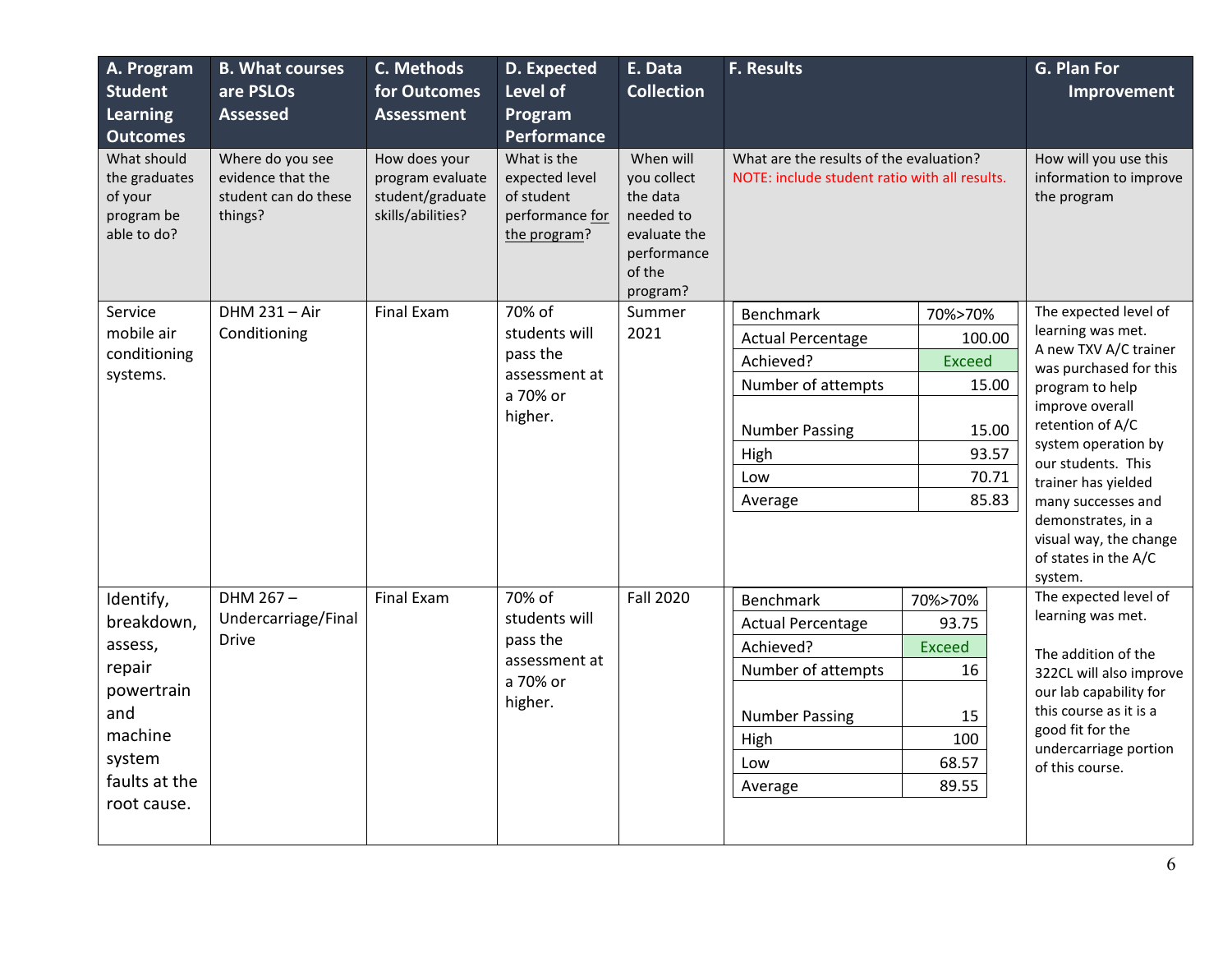## **CONTINUOUS STUDENT IMPROVEMENT**

#### **This Cycle's Results and Comparison to Last Cycle's and Recommended Actions:**

**As far as a comparison, that is next to impossible to do. Every aspect of collecting, assembling and reporting learning outcomes have changed multiple times over the last cycle. If actual comparisons are to be made in the future, some aspect of the assessment process need stabilized for a period of time to establish base lines. Institutional data collection also needs to be accurate as it is creating errors throughout the entire process and does not reflect departmental numbers that can be validated for accuracy.**

**With respect to program and student outcomes, COVID-19 was had a short-term impact on our long-term program numbers and goals. The growth trajectory and plan in place since 2017 was reduced by administration and the program was shrunk in an attempt to keep the school financially viable. Many of the decisions are beyond anyone's control and are not reflective of program planning or historical data. Student outcomes during this time took a hit with the loss of hands-on time, particularly in courses held over the summer when no one was allowed on campus. However, our students were allowed to work at their internship location and many of the hands-on items we were not able to do at the school was reinforced at the sponsoring dealership.** 

**Current plans for the program are to continue a high-quality program with fewer faculty and student numbers. Caterpillar Inc. is the provider of our curriculum. They are currently in the process of rolling out new text book revisions. The last major update was in 2010. The 2020-2022 versions of the book reflect a significant improvement in the quality of our curriculum and overall experience for our students.**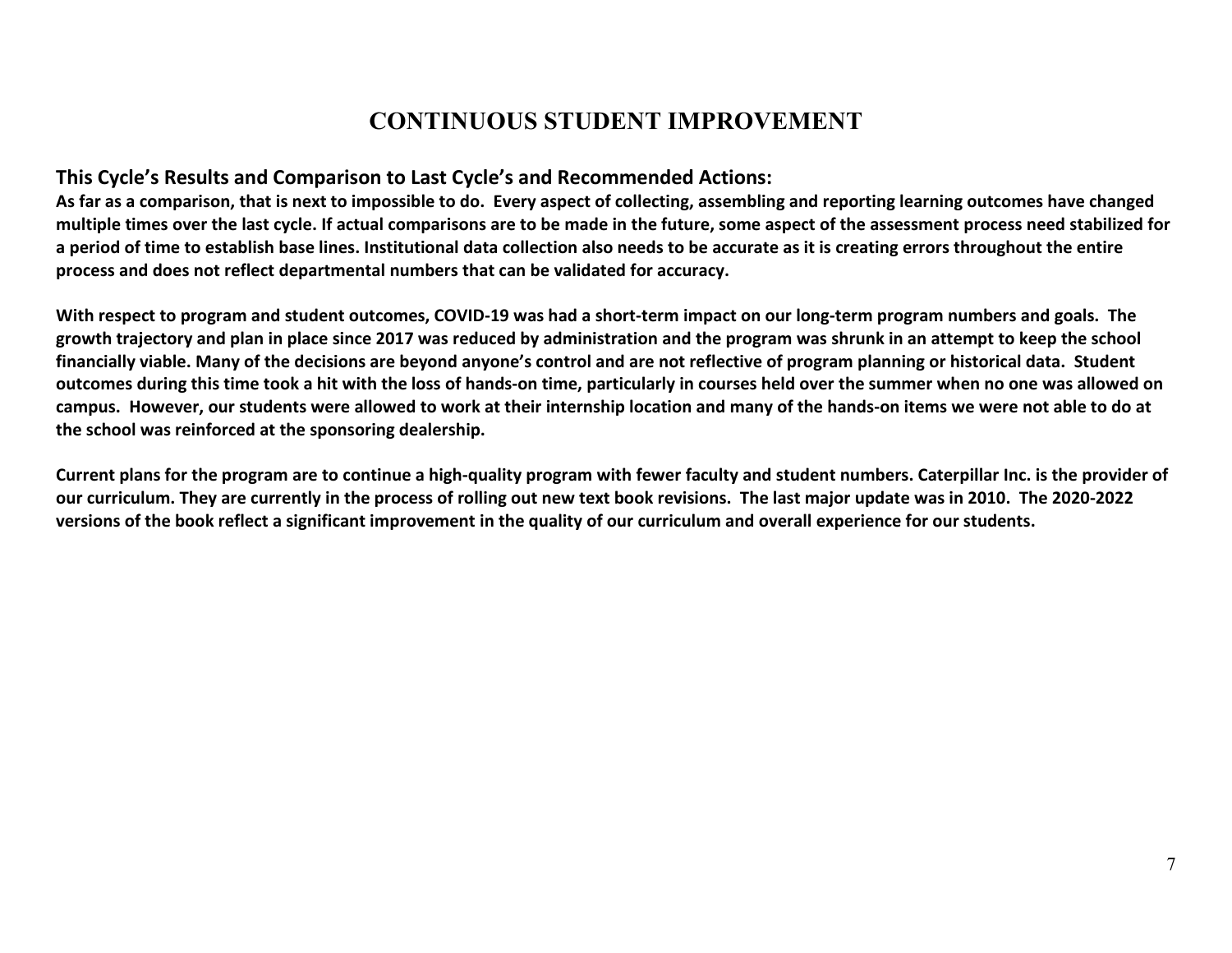#### **PROGRAM VITAL STATISTICS**

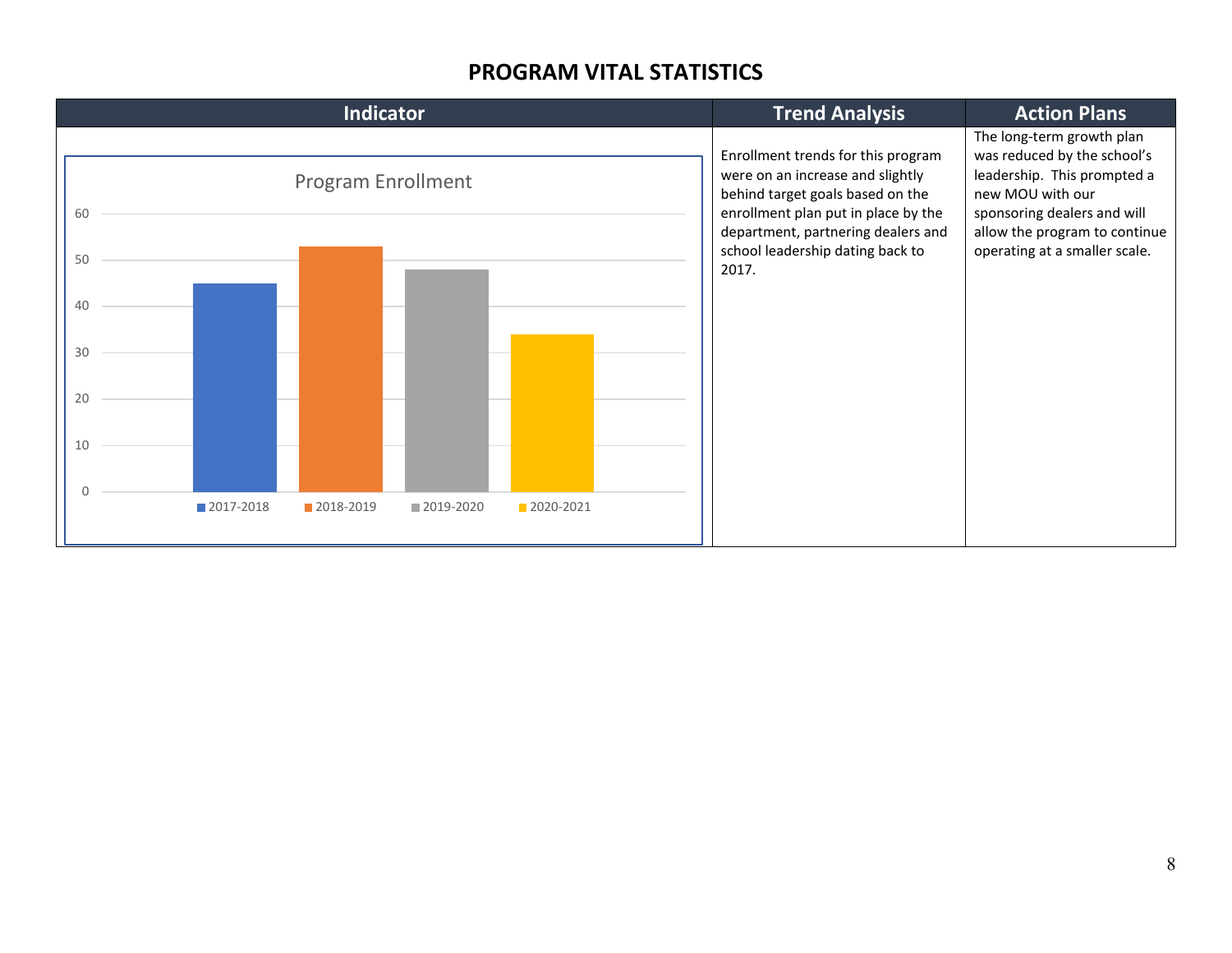|                                                              |           | <b>Indicator</b>                  |           |           | <b>Trend Analysis</b>                                                                                                                                                               | <b>Action Plans</b>                                                                                                                                                                                                                                                                                                                                                                            |
|--------------------------------------------------------------|-----------|-----------------------------------|-----------|-----------|-------------------------------------------------------------------------------------------------------------------------------------------------------------------------------------|------------------------------------------------------------------------------------------------------------------------------------------------------------------------------------------------------------------------------------------------------------------------------------------------------------------------------------------------------------------------------------------------|
| 100%<br>90%<br>80%<br>70%<br>60%<br>50%<br>40%<br>30%<br>20% |           | <b>Fall to Spring Persistence</b> |           |           | This data is not representative of the<br>persistence of the program. As an<br>example, department data shows<br>the fall to spring persistence to<br>actually be 89% in 2019-2020. | Our actions plan related to<br>the program is formulated<br>around accurate numbers<br>coming directly from student<br>headcounts in this program.<br>If a newly recruited student<br>washes out, it will typically<br>show up in our fall to spring<br>numbers. A leading reason<br>given by exiting students was<br>higher wages in competing<br>work places during the 2018-<br>2020 years. |
| 10%<br>$0\%$                                                 |           |                                   |           |           |                                                                                                                                                                                     | Our sponsoring dealers that<br>employ our students keep                                                                                                                                                                                                                                                                                                                                        |
|                                                              | 2017-2018 | 2018-2019                         | 2019-2020 | 2020-2021 |                                                                                                                                                                                     | tabs on the economy and<br>make wage adjustments as<br>they deem necessary.                                                                                                                                                                                                                                                                                                                    |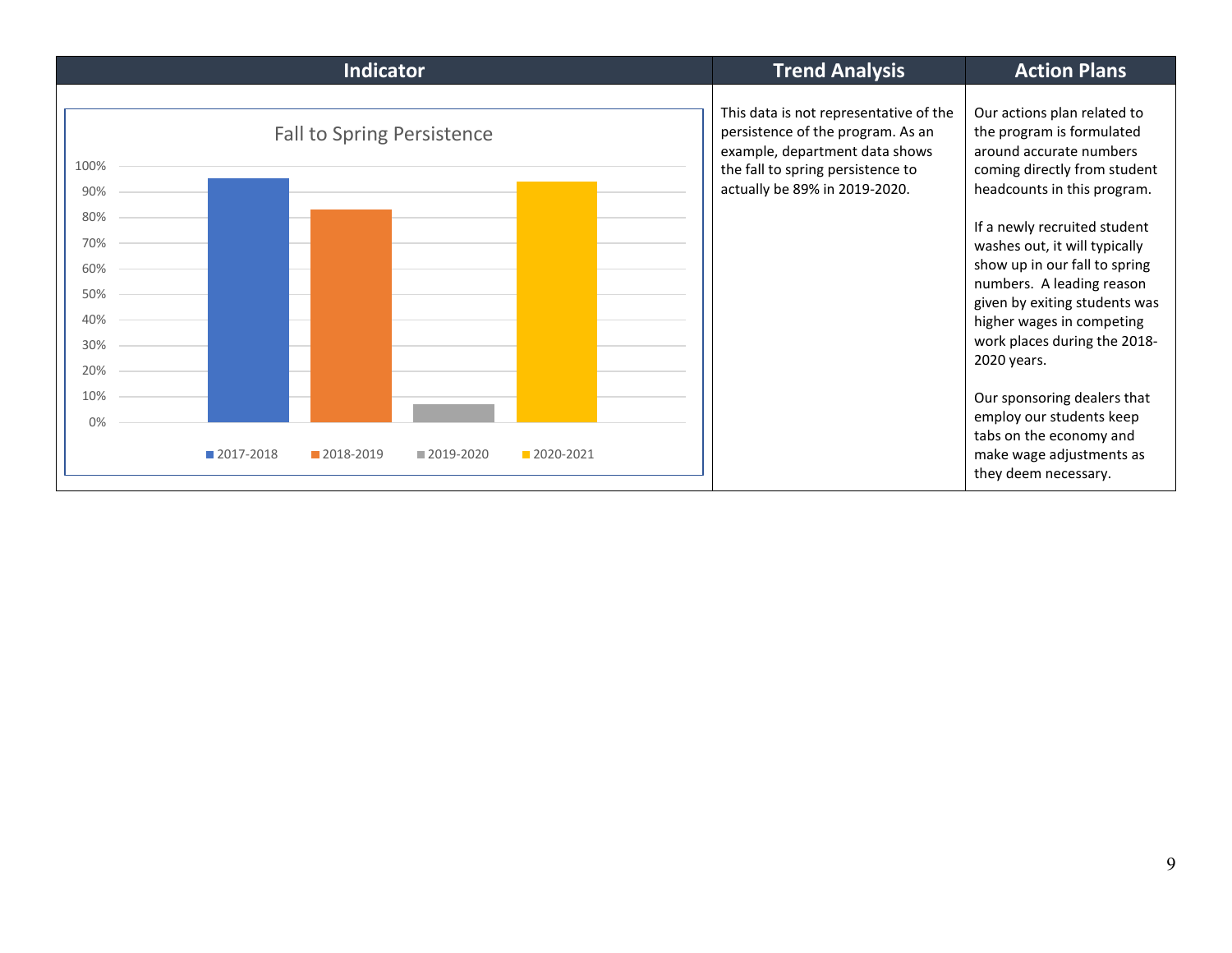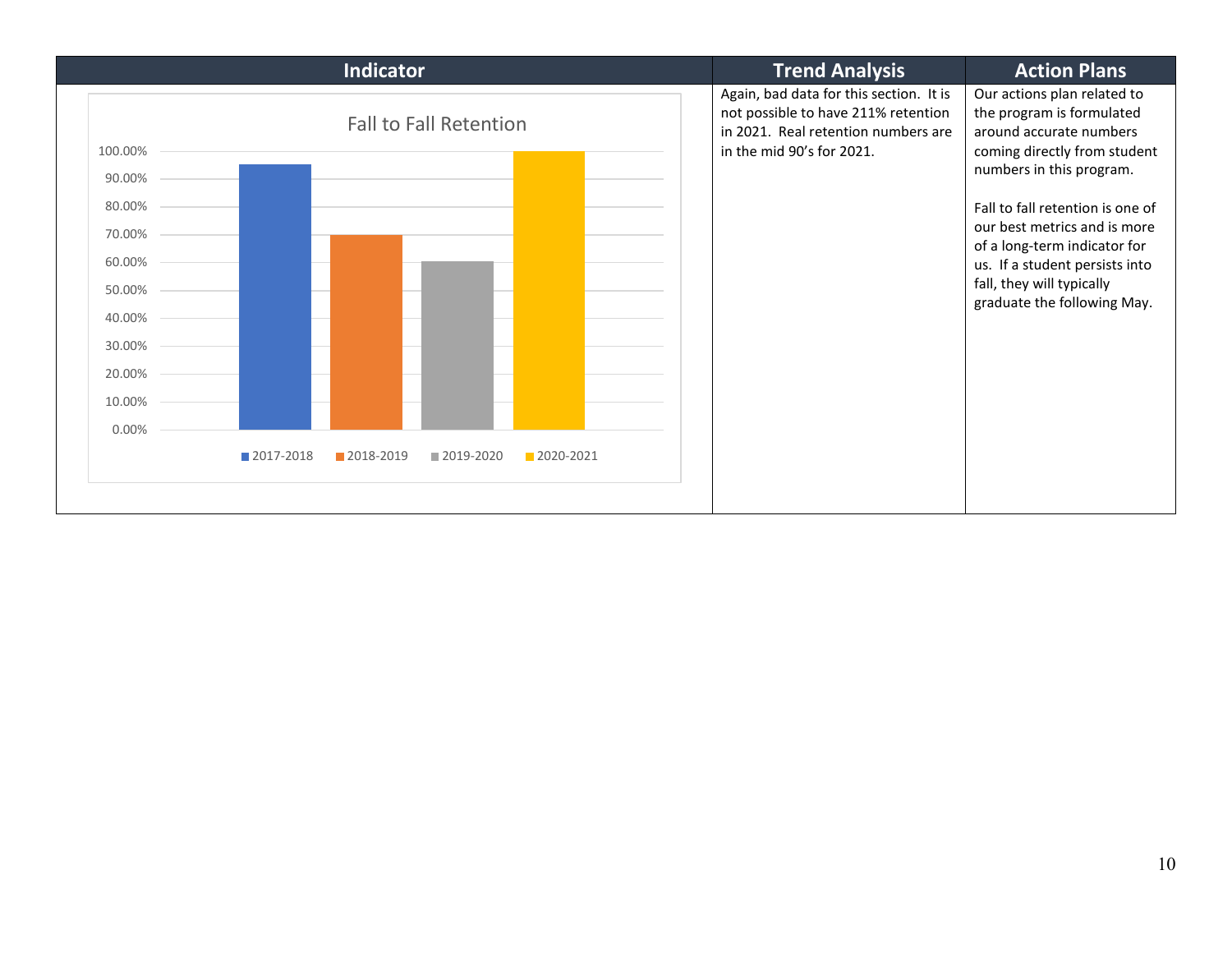